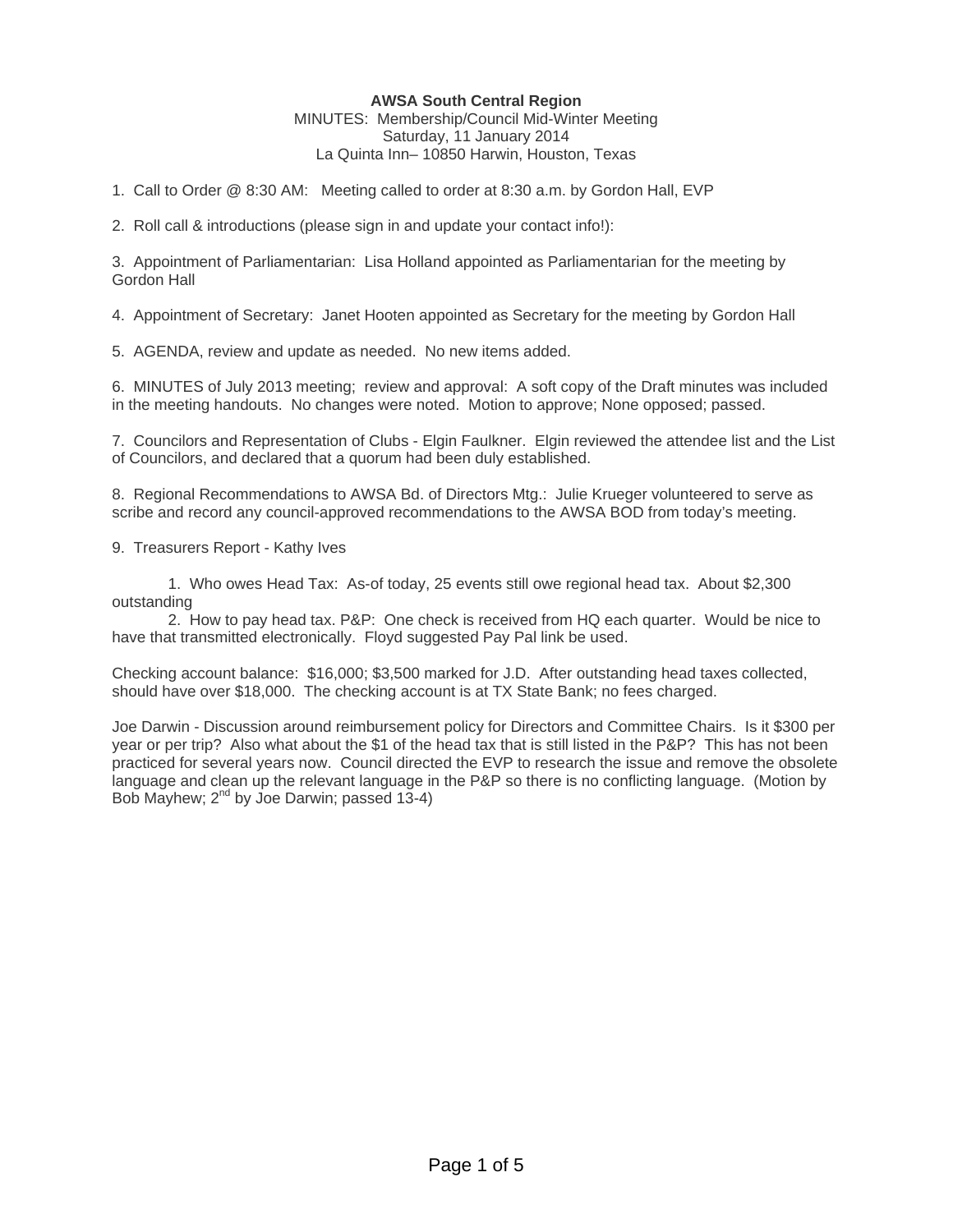## Minutes, 2014 SCR Mid-Winter Meeting

Motion by Gordon Hall; 2<sup>nd</sup> by Julie Krueger: clarify that the Director travel reimbursement is \$300 per director per AWSA Board meeting attended. Passes 14-0

Regional Recommendation: Continue to Develop "Go To Meeting" alternatives to in-person meetings, due to significant cost savings.

Budget for 2014: Presented by Kathy. Motion to accept (Jeran; second by Keith Lindemulder); passed.

## 10. EVP's report – Gordon Hall

- a. AWSA  $75<sup>th</sup>$  Anniversary what have we become ??
- b. Renewal rates and attrition
- c. Committees (confirm existing ones; add some new ones: consider adding:

Social Media; Membership Development; Site Risk Management; Regl Guide; Ski League; History):

Gordon requested confirmation of all committee heads, and reconfirmation of their desire and commitment to serve as regional committee chairs. Several on the list had not responded to requests for status reports.

Social Media Committee : Motion by Gordon; second by Janet Hooten to create a Social Media Committee that would be responsible for keeping our social media (regional website, Facebook page, and others) active and well populated with frequent content updates and posts. Motion carries. Kathy Ives agreed to chair the cmte. Dan O'Reilly offered to serve on the cmte. Bob Mayhew suggests that council go out and recruit others for this cmte., who are frequent contributors to other social media sites. Suggestions: Jordan Orsak, Todd Leach, Katy Brantley, Melanie Wise, Danielle Dlugosh, Tacey Virgoe, and others.

History Committee: Motion by Gordon to create a History Cmte, with Elgin Faulkner as its chairman and having the title of "SCR Historian." Carries.

Officials Awards: Discussion of status and whereabouts of the perpetual "travelling" plaques for our Officials Awards (Judge, Driver, and Scorers). It was decided and agreed that the physical awards will continue to be awarded. Floyd, as the J&S rep., will take on responsibility for updating and presenting the perpetual "travelling" plaque for the Jeffry Armstrong Judges Award and Scorer's Award. The Driver's perpetual plaque will be similar maintained by Jerry Bautsch. Additionally, the recipients and history of the plaques will be put on the SCR website as a "virtual award".

Regional Guide Committee – Steve Tyler, chair. Production and update of our annual regional Guide.

Membership Development Cmte: After discussion, council decided to incorporate this committee within our existing Grass Roots cmte. To be renamed "Grass Roots/Ski League". Denise Harkins is no longer on the committee. Tacey Virgoe agreed to chair the cmte. Goal being to direct it specifically to grass roots members, and to train new skiers and officials.

10. a. 75<sup>th</sup> Anniversary of USA WS. Gordon reported on HQ's celebration of our organization's 75<sup>th</sup> anniversary, and the related initiatives. (Life on the Water marketing campaign).

10. b. Discussion of membership decline. Discussion of why, and how to correct it going forward. Lengthy discussion of ways to market our sport more. Need to provide access to our private sites so that others will catch the bug, just like we did on the public waters of the past. We need to grow, and replace our attrition of non-renewing members with new ones. If not, we will not be able to support our HQ organization, and we will lose the political clout that is so important in preserving our rights to ski on both public and private waters.

## 11. Committee Reports:

• Waterways Steve Tyler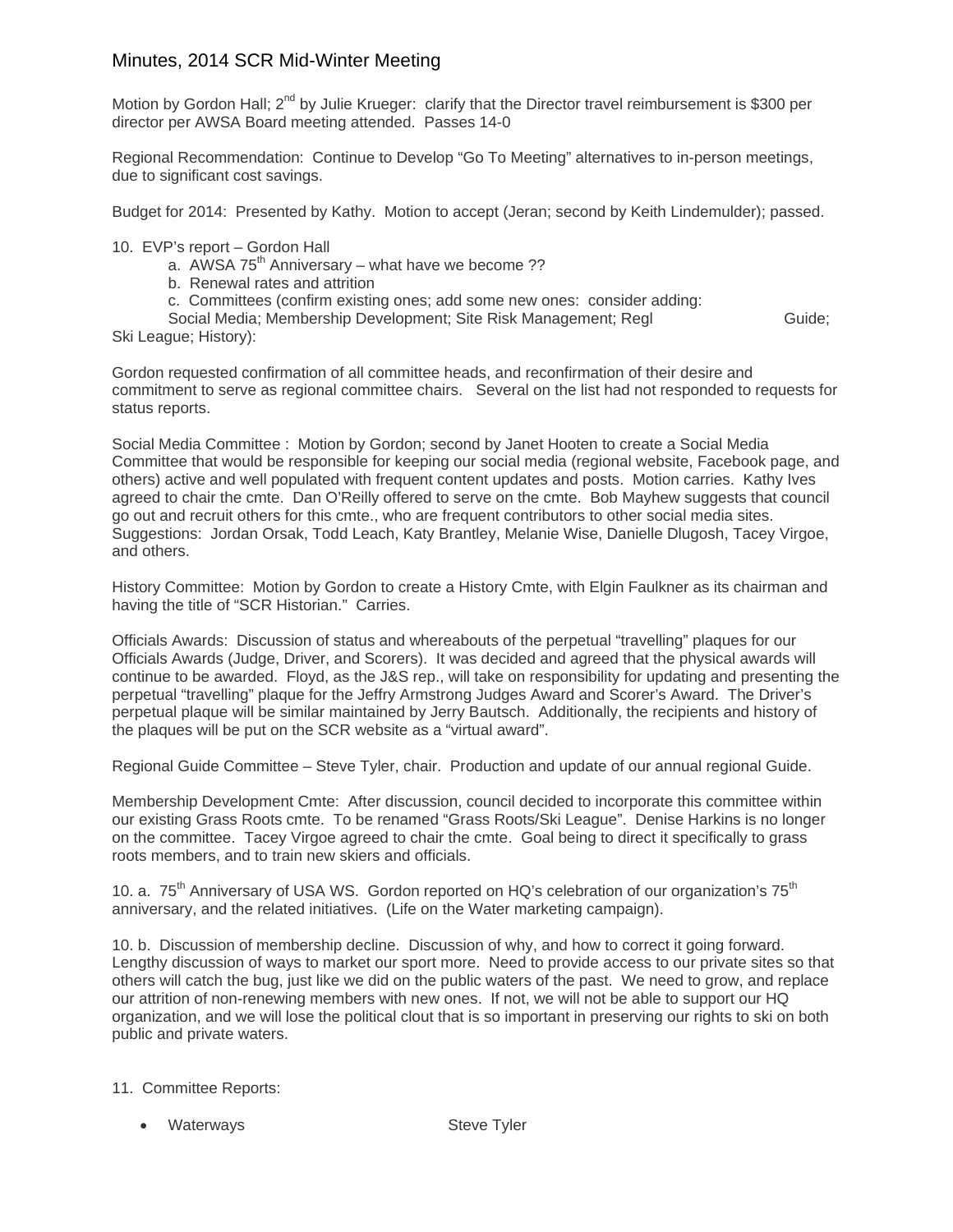In Texas – powerful persons are targeting restrictions on "Amenity Lakes," saying they should be controlled under extreme restrictions. The planning assumptions that are being used, assume inflated numbers for population growth assumption, resulting in scare tactics arguing that limiting water use is needed now. Private lakes are in the forefront of this discussion. Suggests developing relationships with Groundwater Conservation Districts, Corps of Engineers, Soil Conservation District, County Judge… basic any local person or entity that has or may have jurisdiction over your water resources

Also, there is a push in the Texas legislature to put all private lakes under TCEQ rules. May have impact – they want regulatory control of all water in the state (i.e. public and private), with respect to water quality. Presently they do not have this on small reservoirs of less than 200 acre-feet.

Dan O'Reilly told of the issue on Lake Granbury, which has all but dried up as a result of the current prolonged drought in north Texas. It has been considered a constant level lake, but the BRA has oversold water, resulting in problems. The local ski lake (Lakes at Timber Cove) by working diligently with the BRA, was able to extend water pipes, and actually remain skiable. So working closely with the local authorities is critical.

Stay on good terms with your local authorities.

**Skiers Qualification:** Keith Lindemulder

NOPS tables have been adjusted. Use the 2014 tables, now available. Discussion of how overall points are calculated. Cmte looking at different methods to compute rankings for rankings list.

• Judges/Scorers Floyd McCreight

Many accomplishments. The National Sr. Officials Clinic is coming up Feb 8 & 9, in Austin. Virtual Clinic attendance is now allowed and is being done successfully and with great cost savings. Test videos for Tricks – Practical exams have been revamped. Tricks Training videos (over 500 runs) are now available on Gene Davis' YouTube site. New forms for Asst. Judges and Scorers have been promulgated.

Application for Sr. Judge Emeritus for Jerry Woodard: Motion to approve by Gordon, second by Jeran Hooten. Passed unanimously; standing ovation ensued.

Self-Assessments are available online at SCR website; have been updated for 2013. Good to use as a rules refresher.

Requested that Regional council members help to maintain their currency, with both clinic (1 every 4 years) and tournament credits.

Discussed idea of the region buying a Splash Eye system, for use by clubs in tournaments and clinics. Each year's Regionals host could serve as custodian of the system, and arrange loaning it to other sites. Action: will discuss with Peter Dahl (Splash Eye liaison) about this further at the NSOC on Feb 8,9.

Selection of Officials for Regionals: Discussion of names on list, and solicitation of other names to be added ("caucus") of up and coming, or lesser known officials to include for consideration by the special selection committee, for the last two regional appointed judges positions.

**Participality Rules** Rules **Bob Mayhew** 

Presented and discussed the 27 proposals that had been recommended by the Rules Cmte. Lengthy discussion, both pro & con, about the disqualification re-write (Prop. 7); Prop. 11 Boat Path/speed; Prop. 21 Trick course; buoys & who calls bad water.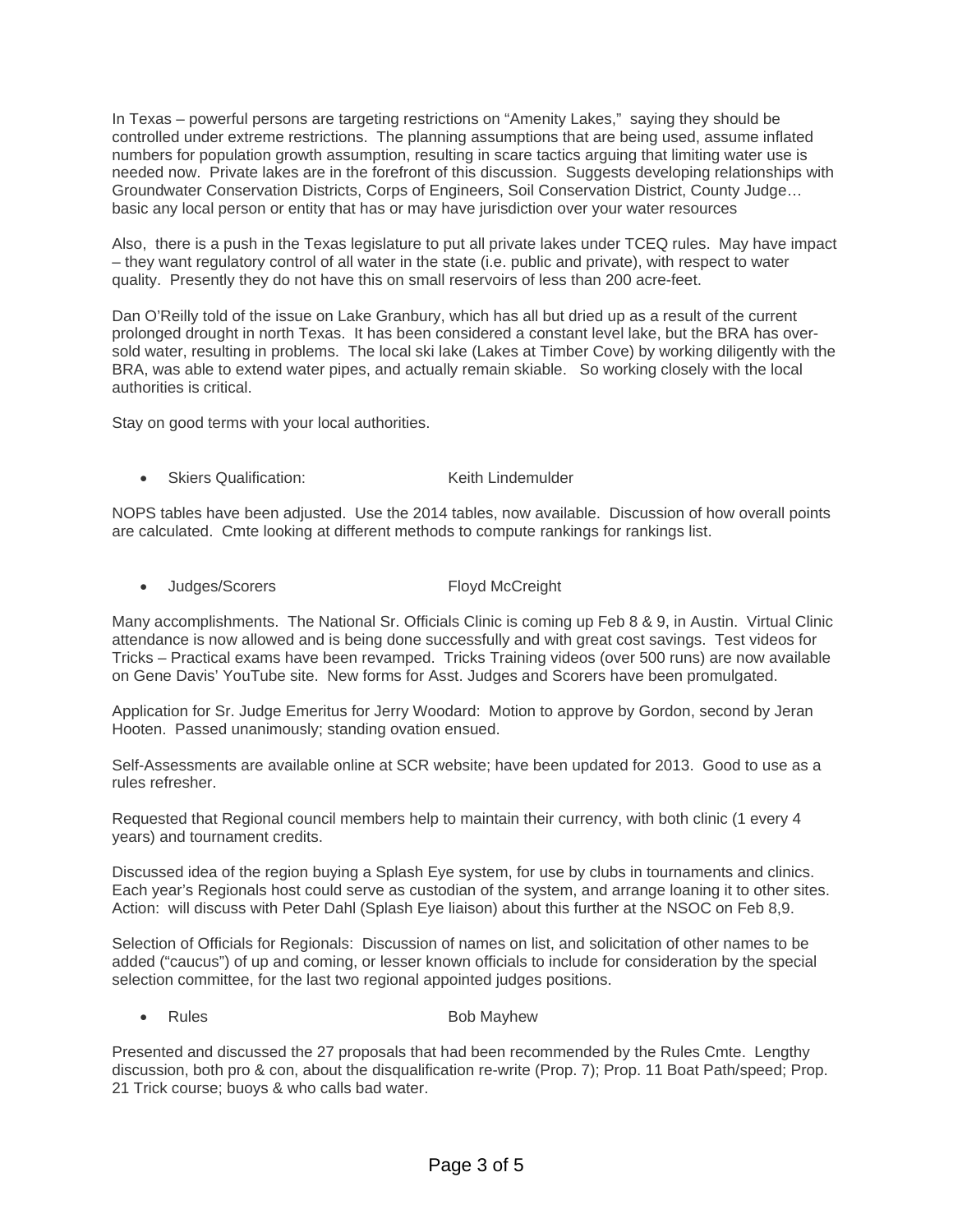- - Junior Development Julie Krueger for Scott Greenwood

Had 14 applicants received for JD scholarships; results to be announced soon. JD Tournament host for 2014 will be Tri Lakes; date July 11,12, 13, 2014. Raffle underway now; winner to get prize worth \$1000. New member to committee added: Marilyn Larson, replacing Kandise Bertelson.

**Poat Drivers Contract Contract Servers** Jerry Bautsch

Jerry discussed the USAWS Trained Driver certification program and how it ties to risk management issues.

Don Butcher has retired his Sr. Driver rating. Many thanks to Don!!

Boats approved for this year: Ski Centurion, MC Prostar, CC200, Malibu TXi

Ron Ives: It is difficult to get the required hours to maintain a Trained Driver rating, since can not drive in tournaments. Asked Jerry to address this with the Risk Management cmte.

International Activities (IAC) Jerry Bautsch

Sr. Worlds to be at Traver's in Florida. Pan Ams in Bogota, Columbia. Under 13 Team members from SCR: Bailey Grathwohl & Griffin Stange.

• Bylaws Lisa Holland

Lisa is a new member of this national cmte, joining about a month ago, replacing T Caldwell. The Safe Sport initiative of USOC has necessitated some changes to our AWSA bylaws, regarding addition of language to "not tolerate any harassment abuse or misconduct" by coaches or officials.

• Executive Committee (AWSA) Bob Mayhew

GTM (Go To Meeting) conferencing software was used for the recent Exec Cmte meeting; saved an est. \$20K in travel costs, and was well received.

Continuation of earlier discussion on membership decline, and how to invest our resources. We are spending almost all of our allocated funds from USAWS to send the Elite Team to Bogota, Columbia... is this the most efficient investment of our funds? Should part or all of be used on other membership initiatives? e.g. social media, high quality webcast of high end events, reach-outs to boat dealers, etc. Which ones? And who will do it? HQ has said they don't have the money or the human resources to execute.

**Regional Guide Steve Tyler** 

This year we're offering "Shout Out!" ads or "Way to Go Ads" at reduced prices. Please offer these to your friends and club members. We have again been allocated about \$5K from HQ for printing of the hardcopy Guide, so it costs the region nothing. We get 40 pages in the National guide.

Not present/no report:

- Towboat/speed control Mike Hamilton
	-
- Grass Roots (Novice) Denise Harkins **Seeding Contract Contract Seeding Contract Contract Contract Contract Contract Contract Contract Contract Contract Contract Contract Contract Contract Contract Contract Contract Contract Contract Contract Contract Contrac**
- - Fechnical **Figure 1** Um Thompson
- Safety **Safety Terry Dlugosh**